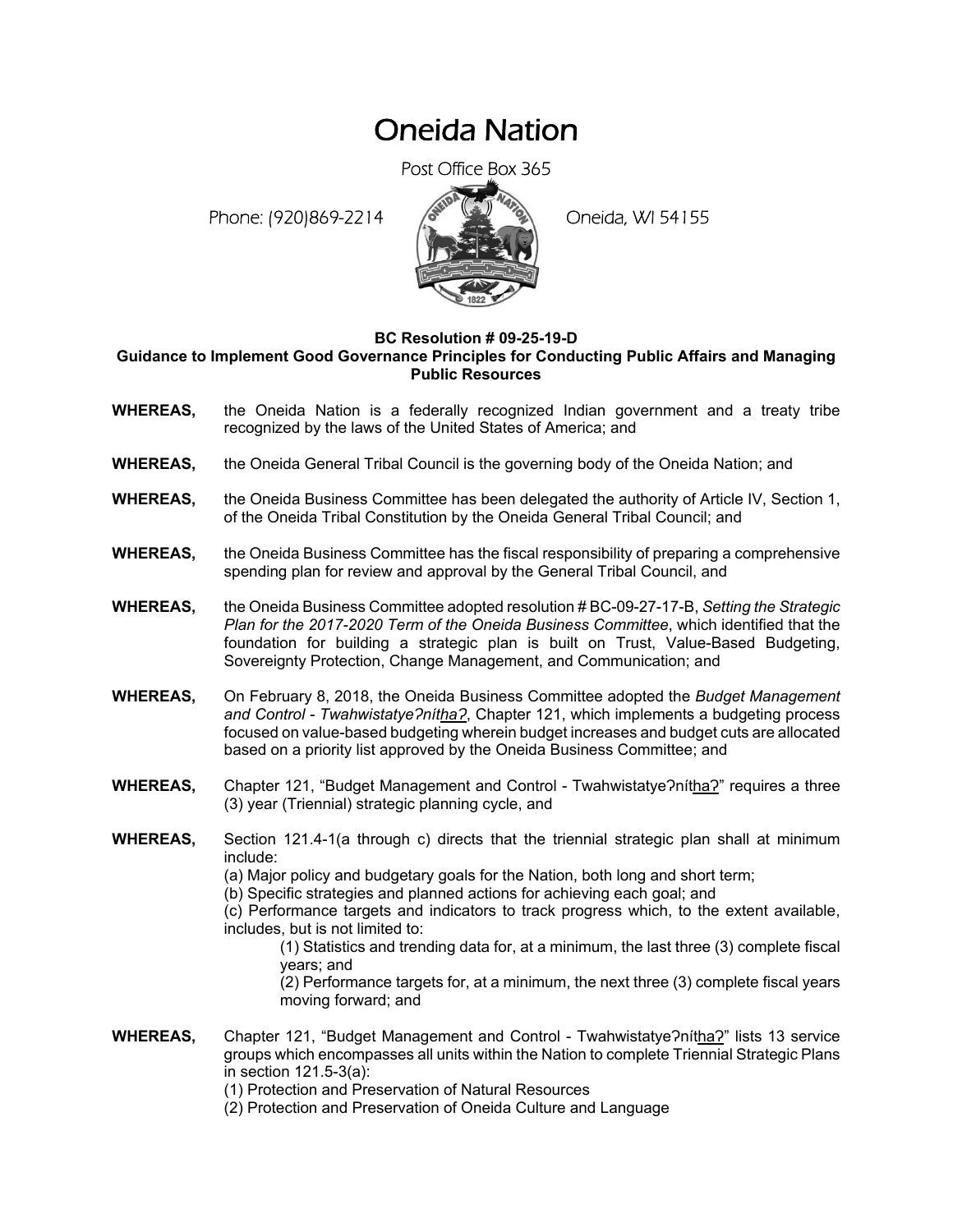**BC Resolution # 09-25-19-D Guidance to Implement Good Governance Principles for Conducting Public Affairs and Managing Public Resources Page 2 of 3** 

- (3) Education and Literacy
- (4) Health Care
- (5) Economic Enterprises
- (6) Building and Property Maintenance
- (7) Human Services
- (8) Public Safety
- (9) Housing
- (10) Utilities, Wells, Wastewater and Septic
- (11) Planning, Zoning and Development
- (12) Membership Administration
- (13) Government Administration; and
- **WHEREAS,** each service group identified a "lead" person to organize, communicate, and report on behalf of each service group; and
- WHEREAS, each service group should look to the greater good to incorporate "Good Governance Principles" to collectively:
	- 1. Clear the path for Tribal operations,
	- 2. Fulfill our constitutional responsibility to conserve and develop our common resources,
	- 3. Promote the welfare of ourselves and our descendants; and

**NOW THEREFORE BE IT RESOLVED,** the Oneida Business Committee affirms the Good Governance principles as tools to support the value of each service groups outcomes, and

**NOW THEREFORE BE IT FINALLY RESOLVED,** the Oneida Business Committee adopts the following Good Governance principles and definitions:

**Rule of Law:** Ensuring the rules are known and applied equally to all with clear appeal (if needed) and are enforced by an impartial regulatory body, for the full protection of Oneida Nation stakeholders.

**Transparency:** Open communication about actions taken and decisions made ensuring access to information is clear.

**Responsiveness:** Availability to the public and timeous reaction to the needs and opinions of the public.

**Consensus Oriented:** Consultation is required to understand diverse interests (Membership, Employee, Community) in order to reach a broad consensus of what is in the best interest of the Nation and how this can be achieved in a sustainable and prudent manner.

**Equity and Inclusiveness:** Providing the opportunity for the Nation's stakeholders to maintain, enhance, or generally improve their well-being which provides the most compelling message regarding its reason for existence and value to the Nation.

**Effectiveness and Efficiency:** Processes implemented by the Nation producing favorable results which meets the needs of Membership, Employees, Community, while making the best use of resources – human, technological, financial, natural and environmental.

**Accountability:** The acknowledgement and assumption of responsibility for decisions and actions as well as the applicable rules of law.

**Participation:** Fostering a system in which the public feels that they are part of decision-making processes, including freedom of expression and assiduous concern for the best interests of the Tribe and community in general.

## **CERTIFICATION**

I, the undersigned, as Secretary of the Oneida Business Committee, hereby certify that the Oneida Business Committee is composed of 9 members of whom 5 members constitute a quorum; 7 members were present at a meeting duly called, noticed and held on the  $25<sup>th</sup>$  day of September, 2019; that the